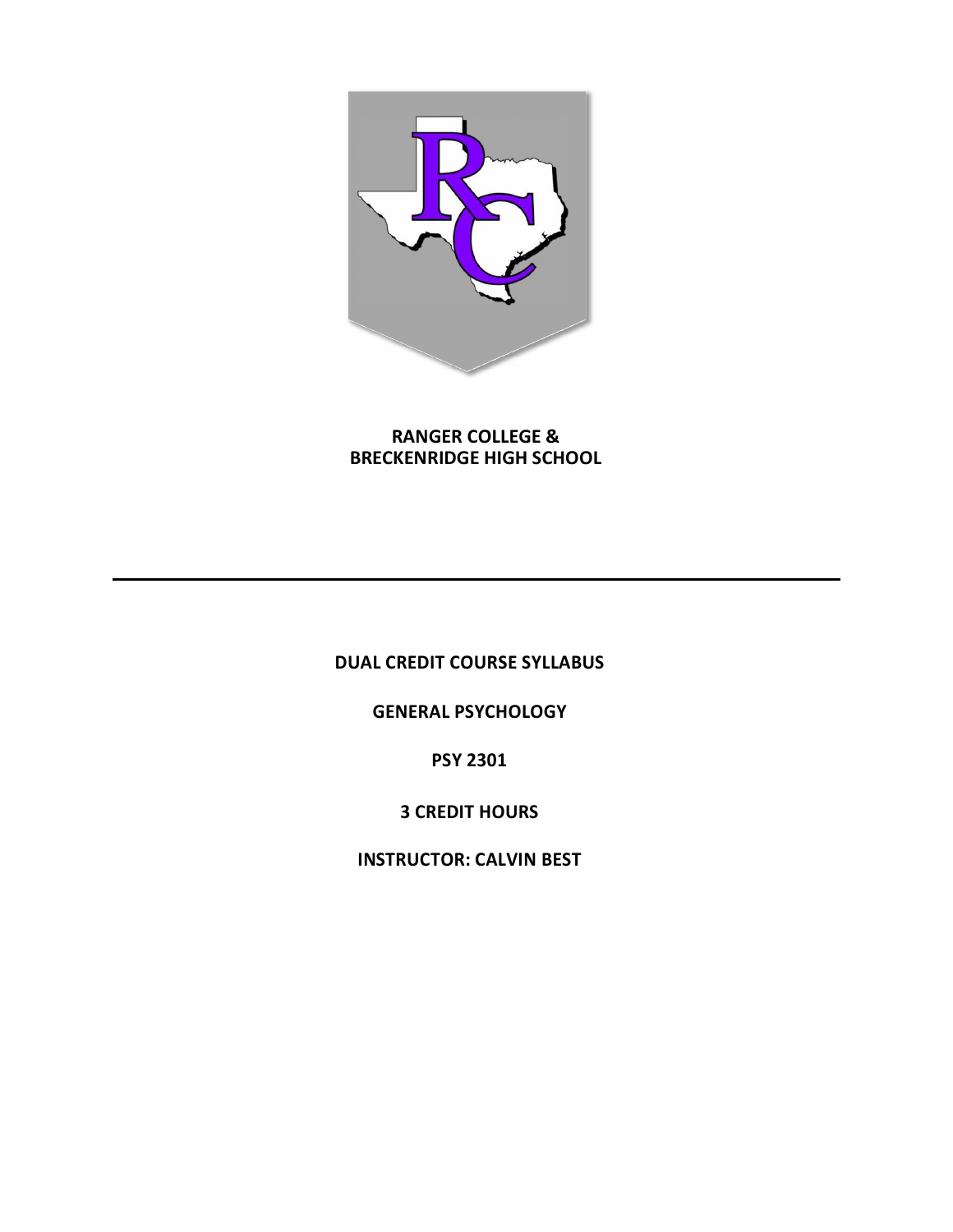| INSTRUCTOR: | Calvin Best                                                           |
|-------------|-----------------------------------------------------------------------|
| EMAIL:      | calvin.best@breckenridgeisd.org                                       |
| OFFICE:     | Faculty Offices, Ranger College Erath County & BHS Office             |
| PHONE:      | Ranger 254-968-1087 or Breckenridge High School 254-212-4730 EXT 1102 |
| HOURS:      | Check with Respective Campuses for Hours of Operation                 |

### **I. Texas Core Curriculum Statement of Purpose**

Through the Texas Core Curriculum, students will gain a foundation of knowledge of human cultures and the physical and natural world, develop principles of personal and social responsibility for living in a diverse world, and advance intellectual and practical skills that are essential for all learning.

### **II. Course Description**

General Psychology is a survey of the major psychological topics, theories and approaches to the scientific study of behavior and mental processes.

### **III. Required Background or Prerequisite**

In order to take PSY 2301, students must achieve a passing score on TSI reading section or equivalent alternative test.

## **IV. Required Textbook and Course Materials**

Morris, Charles G., & Maisto, Albert A. (2015). *Understanding Psychology* (11th ed.) Boston: Prentice Hall

### **V. Course Purpose**

Courses in the Social/Behavioral Sciences category focus on how ideas, values, beliefs, and other aspects of culture express and affect human experience.

Courses involve the exploration of ideas that foster aesthetic and intellectual creation in order to understand the human condition across cultures.

### **VI. Learning Outcomes**

Upon successful completion of this course, students will . . .

• 1. Identify various research methods and their characteristics used in the scientific study of psychology. 2. Describe the historical influences and early schools of thought that shaped the field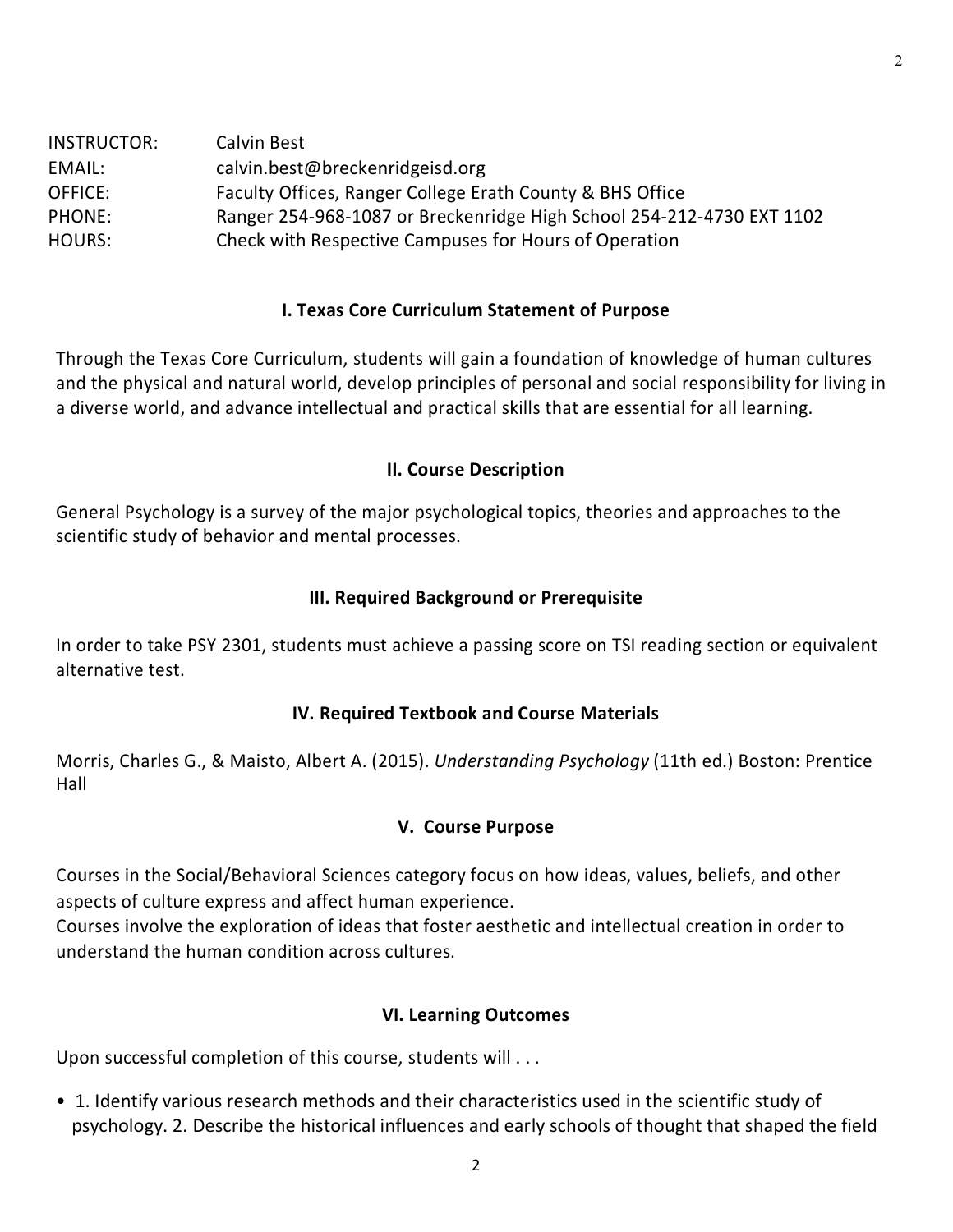of psychology. 3. Describe some of the prominent perspectives and approaches used in the study of psychology. 4. Use terminology unique to the study of psychology. 5. Describe accepted

approaches and standards in psychological assessment and evaluation. 6. Identify factors in physiological and psychological processes involved in human behavior.

### **VII. Core Objectives**

This course meets the following of the six Core Objectives established by Texas:

- X **Critical Thinking Skills (CT) –** Creative thinking, innovation, inquiry, and analysis; evaluation and synthesis of information
- X **Communication Skills (COM) –** effective development, interpretation and expression of ideas through written, oral, and visual communication
- ☐ **Empirical and Quantitative Skills (EQS) –** The manipulation and analysis of numerical data or observable facts resulting in informed conclusions
- $\Box$  **Teamwork (TW)** The ability to consider different points of view and to work effectively with others to support a shared purpose or goal

**Social Responsibility (SR) –** Intercultural competence, knowledge of civic responsibility, and the ability to engage effectively in regional, national, and global communities

**Personal Responsibility (PR) –** The ability to connect choices, actions, and consequences to ethical decision-making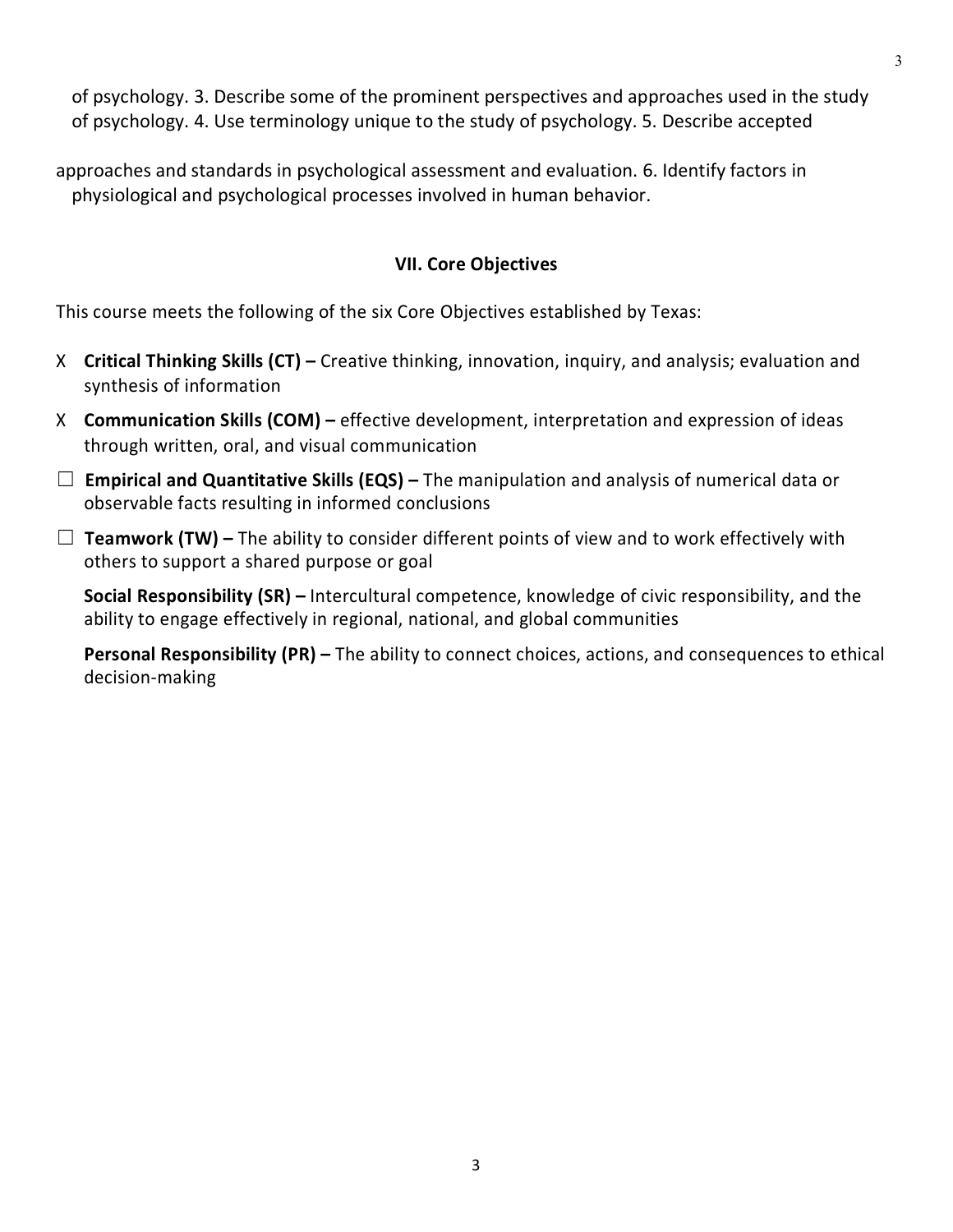# Students are permitted one absence for this class. After 2 absences, he/she will be required to submit a 3 page paper for each chapter discussed in class or covered in assigned readings. After the equivalent of 3 weeks missed, you will be asked to drop the class. Late work OR make up work will not be accepted.

### **VIII. Methods of Instruction**

General Psychology is a hybrid course consisting of active collaboration-both inside and outside of the classroom.

### **IX. Categories of Assessments**

Grading scale:  $A = 90-100\%$   $B = 80-89$   $C = 70-79$   $D = 60-69$   $F = Below 60$ 

**SUPPLEMENTAL READING QUIZZES 30% FINAL EXAM 10% UNIT ESSAY EXAMS 25% PARTICIPATION & DISCUSSSION 20% RESEARCH PROJECT 15%**

The absence policy of Ranger College will be followed along with general student/academic policies from Breckenridge High School. Open-ended, active discussion of course concepts is encouraged. Such discussion fosters an application of course material to personal experiences and exposure to others' viewpoints. Students must be in class to participate and receive participation points. Every student has his/ her own life that is full of commitments. However, due to the limited amount of time that we have, you are expected to attend all class periods. If a student must be absent from an exam, he/she must notify the instructor at least one day prior to the exam. The instructor assigns the alternative date for the make- up exam. THE STUDENT WILL RECEIVE A GRADE OF "0" FOR THE MISSED EXAM IF

### **Attendance and Class Participation**

THE ABOVE GUIDELINES ARE NOT FOLLOWED.

### **X. Course/Classroom Policies**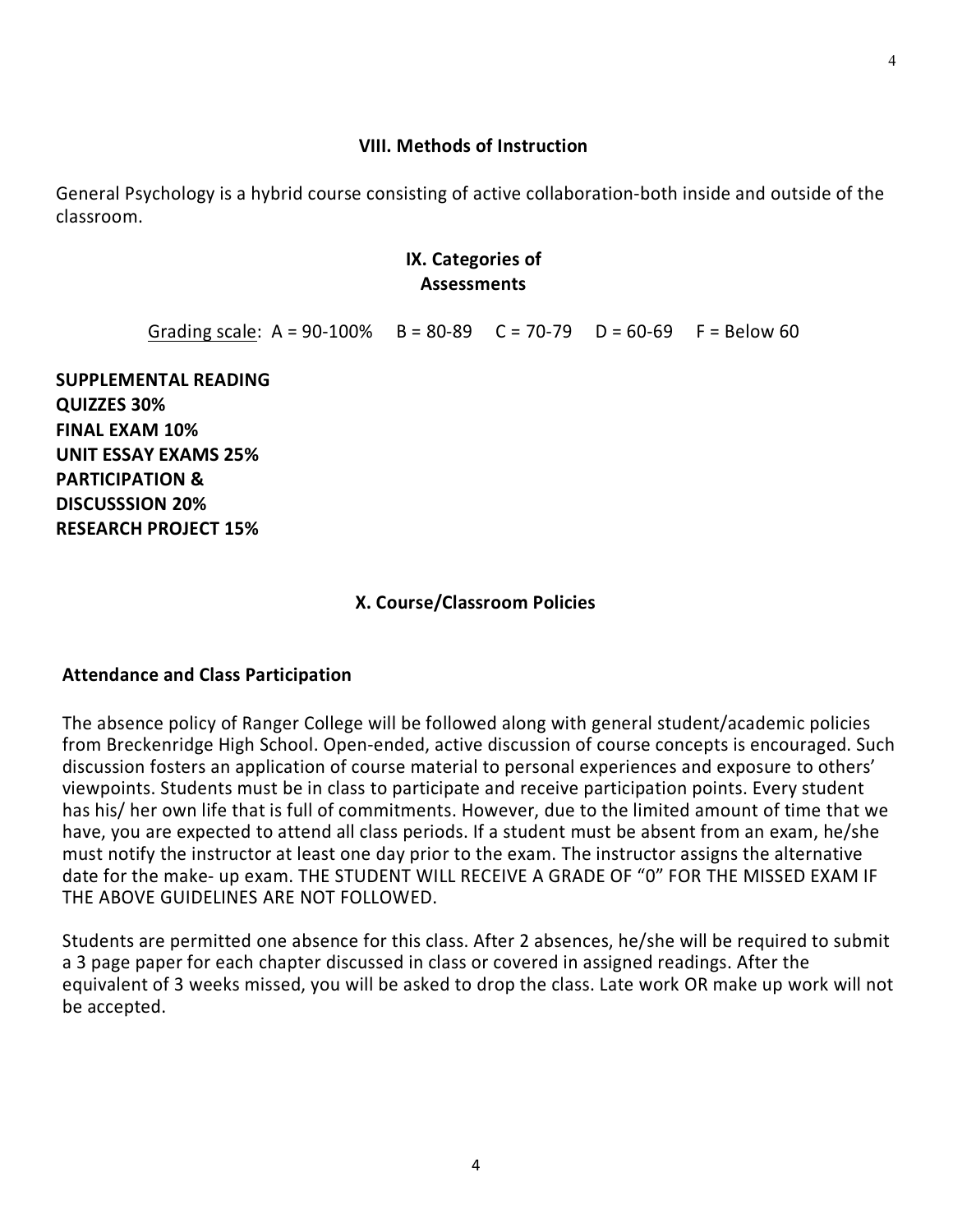### **Early Alert Reporting (EAR)**

Early Alert Reporting is a college-wide effort designed to support student learning by identifying and warning students who may be in danger of failing one or more courses. Faculty will identify students in their classes who may be in danger of failing as well as the reason for their concerns. Faculty will use Early Alert Attendance to track student attendance for each class meeting. Faculty will also submit EAR Grade Track reports on student grades, retention reports, and report final grades. Students have access to this data through Campus Connect. Simply go to http://www.rangercollege.edu, click Campus Connect, then Campus Connect for Students. Enter your student ID. Your pin is your 8 digit birthdate. Use numbers only. By week six of the semester, I will notify the Retention Coordinator if you have struggled with excessive absences, incomplete work, or difficulty with the course content. This warning is not an official grade, yet it indicates concerns about your progress that need to be addressed immediately. If you are contacted about an Early Alert Report, please respond to the Retention Coordinator and respective campus personnel to discuss action strategies and resources for academic improvement and, ultimately, success.

### **Electronic Devices in Classrooms**

The classroom is a learning laboratory, which must be free from interruption or interference. As a result, all electronic devices capable of generating noise such as cellular phones, pagers, palm pilots, beepers, watches, etc., are considered a distraction to the learning process and will be turned off prior to entering the classroom unless the teacher establishes an alternative arrangement related to classroom instruction. Such devices will also be kept out of sight and not accessed during the class period. Students will not interact with these devices at any time during classroom instruction. A student who chooses to use an electronic device will be dismissed from class until he/ she can return without the device turned on. The student will be responsible to make up what was missed in class on his/her own time. A student who has an unauthorized electronic device activated during an examination period will not be permitted to continue the examination, will be asked to leave the classroom, and will be denied the opportunity to complete or re-take the examination. Due to the circumstance, the instructor may question the validity of any portion of the examination completed prior to the violation and may elect not to grade the examination. In such a situation, the student will not receive credit for the examination and will not be permitted to make up the missed examination. Finally, PLEASE BE ON TIME--it is very distracting when students arrive late, and it will be hard for you to follow the presentation if you miss the opening minutes.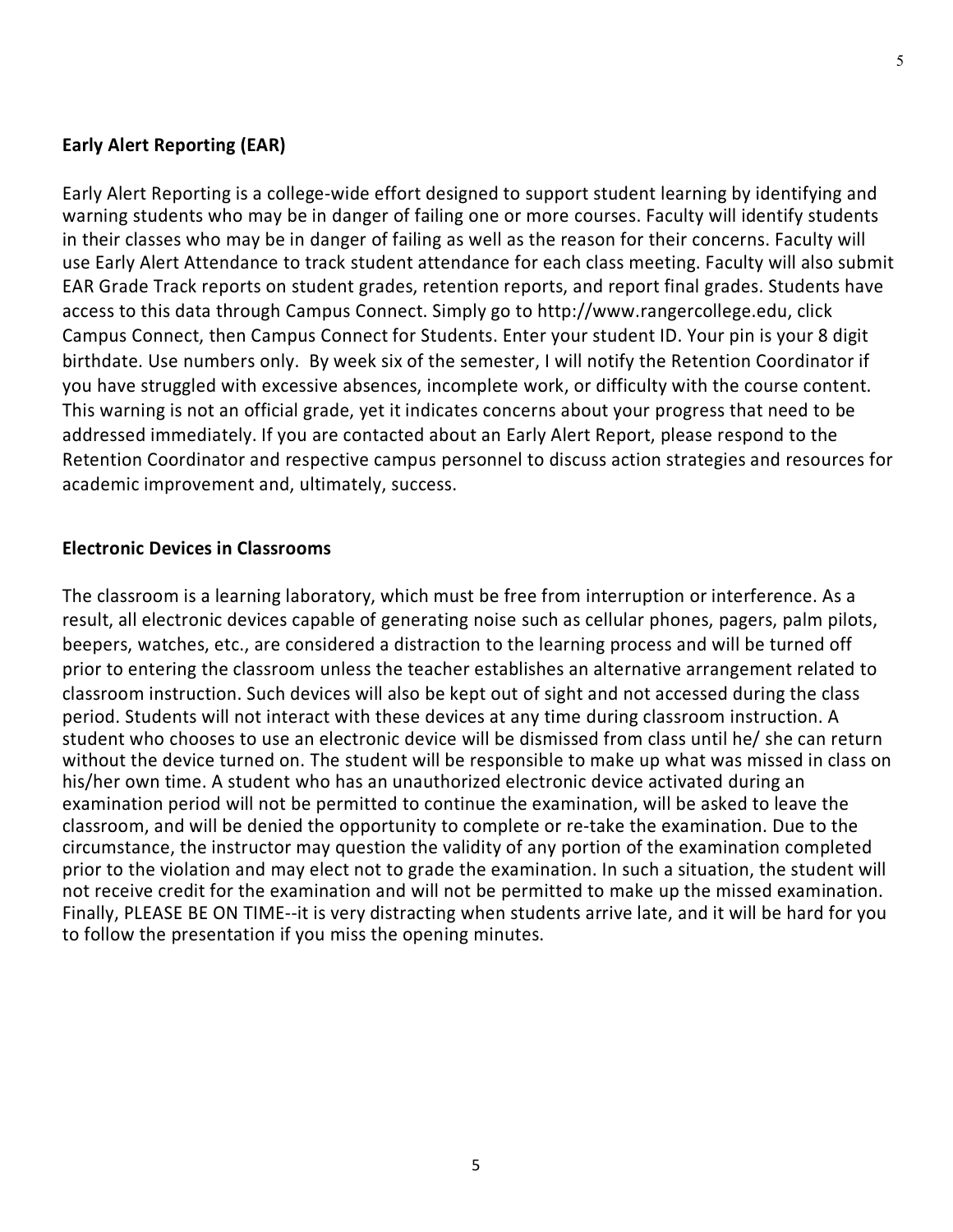## **Academic Dishonesty**

"Academic dishonesty" includes, but is not limited to, cheating, plagiarism, collusion, falsifying academic records, misrepresenting facts and any other act designed to give unfair academic advantage to the student.

A. Cheating on academic work includes:

1. Copying another student's test paper in academic work;

2. During a test, using materials that are not authorized by the test administrator;

3. Failing to comply with instructions given by the person administering the test;

4. Possession during a test of materials that are not authorized by the person giving the test, such as class notes, specifically designed "crib" notes, and/or the utilization of electronic devices to deliver and/or receive answers. The presence of textbooks constitutes a violation only if they have been specifically prohibited by the person administering the test.

5. Using, buying, selling, stealing, transporting, or soliciting the contents of an un- administered test, test key, homework, solution, or computer program.

6. Collaborating with, seeking aid or receiving assistance from, another student or individual during a test or in conjunction with other assignments without authority.

7. Discussing the contents of an examination with another student who will take the examination. 8. Divulging the contents of the examination for the purpose of preserving questions for use by

another when the instructor has designated that the examination is not to be removed from the examination room or not to be returned to or kept by the student.

9. Substituting for another person, or permitting another person to substitute for oneself to take a course, a test or any course-related assignment.

10. Having another person obtain an un-administered test, test key, homework solution or computer program, or information about an un-administered test, test key, homework solution, or computer program.

11. Falsifying research date, laboratory reports, class observations, verification forms, and/or other academic work offered for credit.

12. Taking, keeping, misplacing or damaging the property of the college, or of another, if the student knows or reasonably should know that an unfair academic advantage would be gained by such conduct.

13. Possession at any time of current or previous test materials without the instructor's permission.

B. "Plagiarism" includes, but is not limited to, the appropriation of buying, receiving as a gift, or obtaining by any means, material that is attributable in whole, or in part, to another source, including words, ideas, illustrations, structure, computer code, other expression and media, and to present the material as one's own for academic advantage is strictly prohibited.

C. "Collusion" is defined as the unauthorized collaboration with another person in preparing written work for credit.

D. "Falsifying academic records" includes, but is not limited to, altering or assisting in altering, of any official record of the college and/or submitting false information or omitting requested information